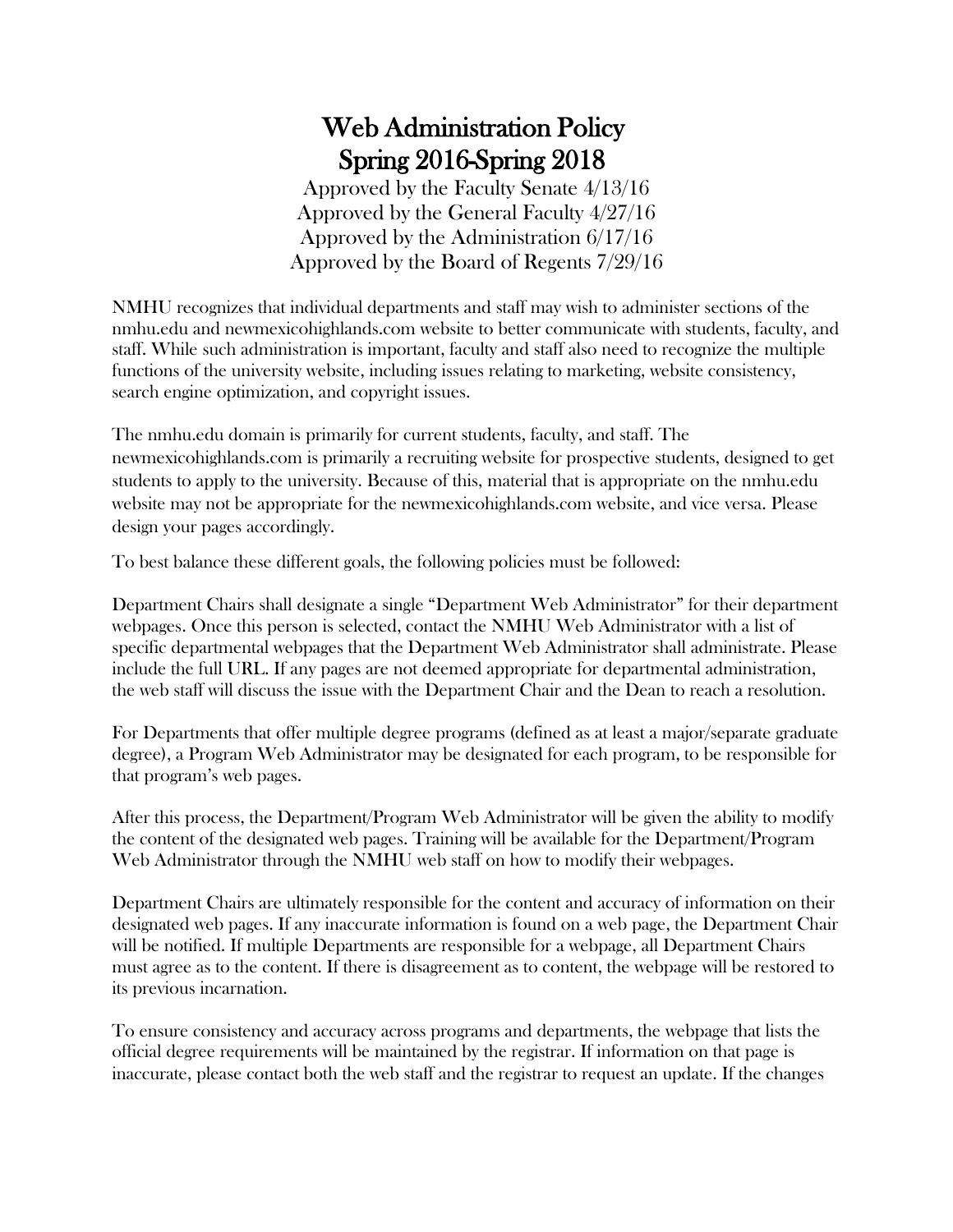are not made within a week, please contact the Director of University Relations. If changes are not made a week after that, please contact the Chair of the Faculty Senate.

Links to external websites must be approved by web staff before they are posted.

The NMHU web staff is committed to giving timely responses on all web-based inquiries, such as the approval of departmental pages or the approval of external links. E-mail the web staff on such issues and a response will be given within 1 week. If a response is not given without that time frame, contact the Director of University Relations, who will then provide approval. If a response is not given from the Director of University Relations within an additional week, please contact the Chair of the Faculty Senate.

NMHU uses the Chicago Manual of Style and Webster spelling. Regular web staff may change posted content to match Chicago or Webster without alerting the original author.

Departments are encouraged not to post material that will become quickly dated, such as specific deadlines that might pass before the webpage is updated again.

## Social Media Policy:

Social media pages related to a department, such as university approved clubs, etc., may be linked from the Department's nmhu.edu webpages. Since the newmexicohighlands.com is primarily a recruiting website, such webpages should not be linked to that website, as moving students away from that website can harm our advertising and recruiting efforts.

No official academic information, such as program requirements, tuition, etc., should be included on social media webpages. Instead, links should be made back to the official information on the nmhu.edu domain. By doing this, we ensure that no outdated material is posted. The Departmental/Program Web Administrator will be responsible for ensuring that the content of the linked pages is appropriate.

## Additional Guidelines:

To ensure the quality of information on the website and protect the university, page administrators agree to:

- Not post any copyrighted materials or any material that infringes on another party's intellectual property without the written permission of the author or copyright holder. This includes comics, photographs, artwork, etc. Being on the Internet or appearing in search results does not imply public domain.
- Not share login credentials. The Department/Program Web Administrator is solely responsible for the page content. While other members of the department are encouraged to create content for the website, the Department/Program Web Administrator should be the only one to formally upload pages.
- Not create tuition tables or reference a specific dollar amount for tuition and fees. Instead, link to existing tuition tables.
- Check for and fix any broken links.